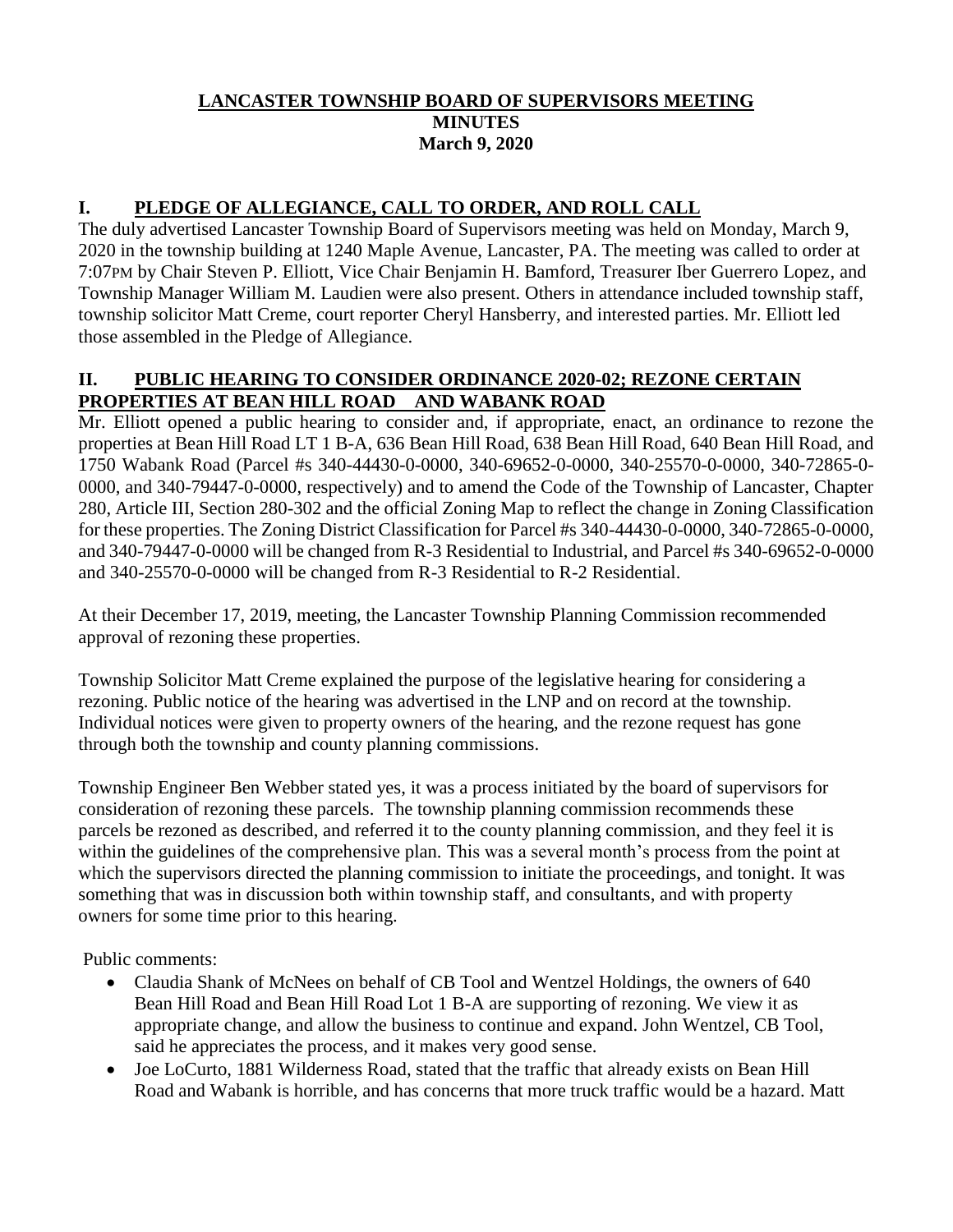Creme pointed out that board is not improving any new development tonight. This is just a rezoning request.

- Peter Theobald, 21 Rosewood Drive, is against the rezoning for industrial purposes because we have trouble with traffic as it is.
- Judy Sowers, 1916 Wilderness Road, they come racing around Wabank Road and there is nothing to stop them. There should be a traffic study to slow down traffic. Speeding is a big issue.
- Bruce Sowers, 1916 Wilderness Road, if you rezone an area, you add an extra amount of traffic to an already busy intersection.
- Teresa Theobald, 21 Rosewood Drive, agrees with the other comments, has to go out of the way to get home because traffic is very bad; it's dangerous.
- Mike Stephens, 15 Rosewood Drive, there are twenty-nine new homes going behind his home. With all the added homes, all the deer, roads need to be widened, it is a mess.
- Pat Cunningham, 1919 Wilderness Road, if they will be bringing in more homes, it will be bringing in more traffic. There are only two streets getting in/out of the development.
- Gibson Theobald, 21 Rosewood Drive, there is going to be more accidents.
- Bruce Sowers, 1916 Wilderness Road, with talk about the twenty-nine new homes, some kind of traffic study had to have been done.

Township Engineer Ben Webber confirmed: The current zoning is R3, which is the highest density residential district. All of the property could be developed in one form of multi-family housing, or high density housing currently. The rezoning of two of the parcels to R2 would reduce the number of units that would be permitted on those parcels. The rezoning of the other parcels would eliminate the possibility of residential development on the property. Less dense development would result from this rezoning.

Mr. Bamford moved, Mr. Guerrero Lopez seconded, and the board unanimously closed the public hearing at 7:37PM.

Mr. Bamford moved, Mr. Guerrero Lopez seconded and the board unanimously adopted Ordinance 2020-02.

# **III. PUBLIC COMMENT ON AGENDA ITEMS**

Judy Sowers, 1916 Wilderness Road, with regard to the Comcast agreement, she commented that Comcast is raising their prices consistently. The internet is excellent, but TV is not.

# **IV. SECRETARY'S REPORT**

The minutes of the February 10, 2020 board meeting were approved by general consent.

# **V. TREASURER'S REPORT**

Mr. Guerrero Lopez presented the treasurer's report as of March 9, 2020:

| $\Lambda_{\rm H}$ . $\Gamma(1)$ , as a state of the state second $\sigma_{\rm H}$ are set as set of $\Gamma(1)$ and $\Gamma(1)$ of $\Gamma_{\rm H}$ are set of the |  |
|--------------------------------------------------------------------------------------------------------------------------------------------------------------------|--|

Mr. Elliott stated the treasurer's report would be filed for audit.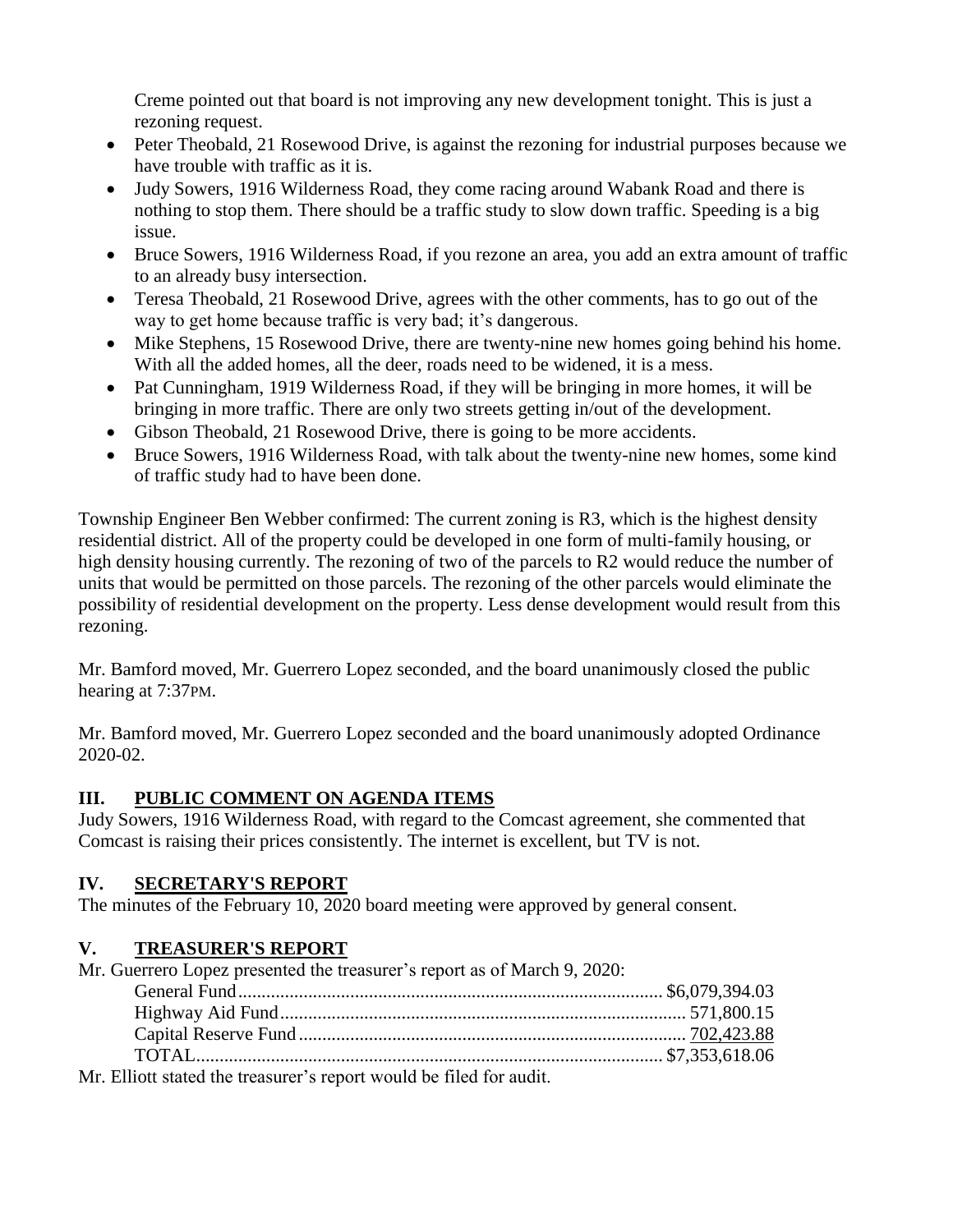### **VI. PAYMENT OF BILLS**

On a motion by Mr. Guerrero Lopez, seconded by Mr. Bamford, the board unanimously approved the payment of bills (February 10, 2020 thru March 9, 2020):

### **VII. Reports**

- **A.** Lafayette Fire Company (east side): February 2020: 3 calls
- **B.** Lancaster Township Fire Department (west side): February 2020: 23 calls in the Township; 10 calls for Mutual Aid; 74 Year-to-date Total.
- **C.** Police Report: February 2020: 77 Criminal Reports; 330 Calls for Service; 39 Arrests; 28 Crash Investigations; 109 Traffic Citations; 153 Traffic Warnings; 2 Overdose Incidents
- **D.** Recycling Report: February 2020: 15.45 %
- **E.** Sewer/Other Reports: Reports are available for public inspection at the board meeting and during regular business hours.

### **VIII. ANNOUNCEMENTS**

- **A.** Trash/recycling bills will be mailed out April  $1<sup>st</sup>$ , and are due April  $30<sup>th</sup>$ . Payment can be made online by going to the township website.
- **B.** Street sweeping on signed streets resumes on April 1<sup>st</sup>, the first Wednesday of the month. Will take place on the first & third Monday, Tuesday, Wednesday, and Thursday of the month. A calendar is available on the township website.
- **C.** Historical Commission Meeting: Monday, April 6, 2020 at 6:30PM, Lancaster Township.
- **D.** Yard/Woody Waste Facility opens Tuesday, April 7, 3:00PM to 7:00PM. It is open Tuesday, Wednesday, and Thursday 3:00PM to 7:00PM. Every Saturday 8:00AM to 1:00PM starting April 11. Excluded Saturdays are May 23, July 4, and September 5.
- **E.** Office closed: Friday, April 10, 2020 (Good Friday)
- **F.** Yard Waste Curbside Collection begins Monday, April 13<sup>th</sup>, and takes place every other week on your regular collection day.
- **G.** Next Board of Supervisors Meeting: Monday, April 13, 2020. Workshop at 6:00PM; regular meeting at 7:00PM, Lancaster Township.

### **IX. OLD BUSINESS**

No old business.

### **X. PLANNING AND ZONING BUSINESS**

**A. LTPC 272 – Southern Village Phase IV Final Subdivision and Land Development Plan** Mr. Bamford acknowledged the board's receipt of a time extension until June 12, 2020, from William Swiernik, David Miller/Associates, Inc., on behalf of Hogan Herr Wolf II,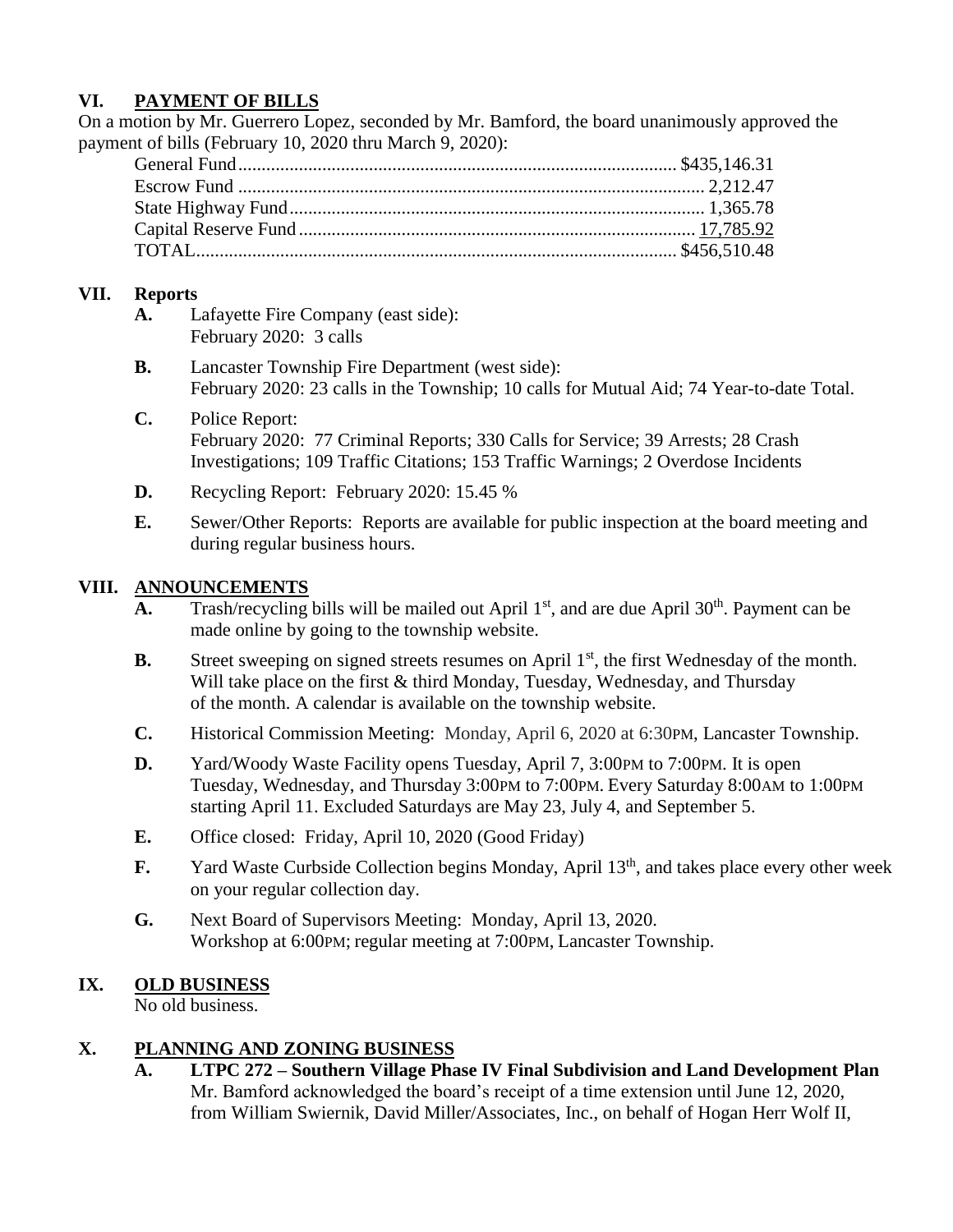for the approval of the Land Development Plan for Southern Village Phase IV, LTPC 272. This extension was submitted in a letter dated February 12, 2020.

- **B. LTPC 275 – Bean Hill Road Subdivision; Final Subdivision and Land Development Plan** Mr. Bamford acknowledged the board's receipt of a time extension until June 12, 2020, from William Swiernik, David Miller/Associates, Inc., on behalf of WPE Partners, LLC, for the approval of the Land Development Plan for Bean Hill Road Subdivision, LTPC 275. This extension was submitted in a letter dated February 12, 2020.
- **C. LTPC 293 – South Water Storage Tank – Stormwater Management Site Plan** Action postponed to the April 13, 2020 board of supervisors meeting.

### **XI. NEW BUSINESS**

**A. Public Meeting for Ordinance No. 2020-01 – Execution of Cable Franchise Agreement** Mr. Elliott opened the public meeting for consideration of Ordinance No. 2020-01 for the execution of the cable franchise agreement. No comments at this time. Mr. Guerrero Lopez moved to close the public meeting.

Mr. Guerrero Lopez moved, Mr. Bamford seconded and the board unanimously adopted Ordinance No. 2020-01 authorizing the execution of the cable franchise agreement between the Township and Comcast of Southeast Pennsylvania, LLC.

#### **B. 2020 Street/Alley Paving Contract Award for the Base Bid**

Mr. Bamford moved, Mr. Guerrero Lopez seconded and the board unanimously awarded the 2020 Street and Alley Paving Contract for the Base Bid to Pennsy Supply for \$407,833.15.

#### **C. PHMC Certified Local Government Agreement**

Mr. Guerrero Lopez moved, Mr. Bamford seconded and the board unanimously approved the signing of a Certified Local Government Agreement with the Pennsylvania Historical Museum Commission (PHMC).

#### **D. Resolution 2020-07: PennDOT RBR Sidewalk Maintenance Agreement**

Mr. Bamford moved, Mr. Guerrero Lopez seconded and the board unanimously adopted Resolution 2020-07 for the signing of a Sidewalk Maintenance Agreement with the Pennsylvania Department of Transportation for its Columbia Avenue Bridge over the Little Conestoga Creek.

#### **E. 2020 Street/Alley Paving Contract Award for the Option 1 Curbing**

Mr. Bamford moved, Mr. Guerrero Lopez seconded and the board unanimously awarded the 2020 Street and Alley Paving Contract for the Option 1 Curbing to Pennsy Supply for \$96,186.00.

#### **XII. GUEST RECOGNITION AND PARTICIPATION** None.